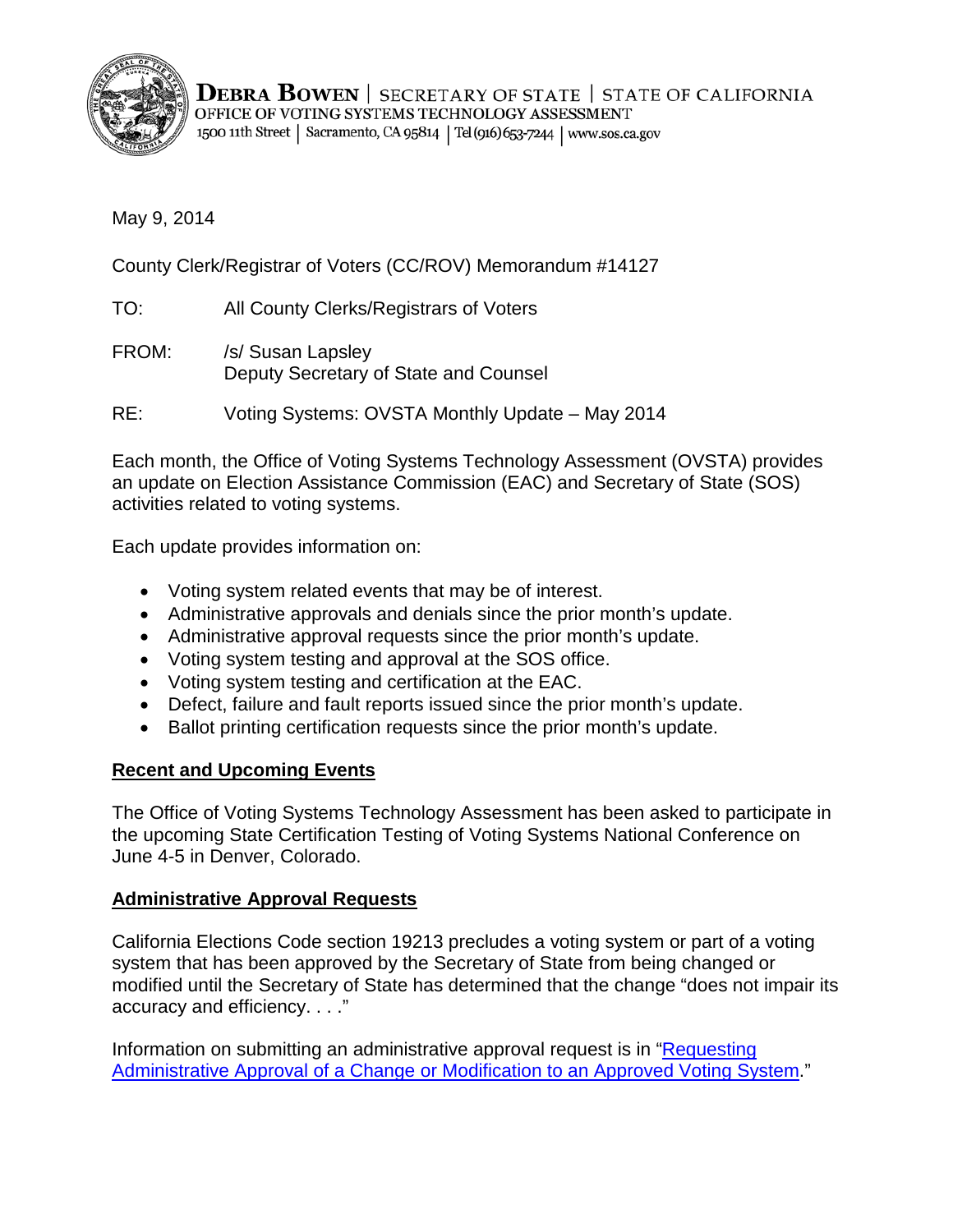• Dominion has requested administrative approval for an SQL script to identify an issue caused by Ranked Choice Voting ballots containing a Write-In vote. This SQL script has been modified from the version that was previously approved in June 2013, to identify 400-C and Insight loads in WinEDS that lack the corresponding preference vote data for jurisdictions using the WinEDS 4.0.116B Voting System to run Ranked Choice Voting contests. Dominion has submitted the script to a VSTL. NTS conducted a review of the script. OVSTA will need to conduct a functional test of the script at one of the affected counties.

# **Testing and Approval by the State of California**

• The Secretary of State received a completed application for the Dominion Democracy Suite 4.14 Voting System on November 13, 2013. The system is composed of the election management system, a combined ballot marking device and precinct count optical scan machine and an off-the-shelf central count scan machine. Volume testing was completed May 1, 2014. The source code review and penetration testing is complete and draft reports are being reviewed by OVSTA. The functional testing began February 3, 2014, and is ongoing. Accessibility testing began on May 7, 2014, and is ongoing.

## **Testing and Certification at the EAC**

The EAC provides a [weekly update](http://www.eac.gov/blogs/voting_system_testing_update_5614/) of voting system testing. As of May 6, 2014, the current testing and certification status for systems relevant to California is:

**Dominion Democracy Suite 4.14-A.1.** EAC received the Test Report on May 2, 2014, and will provide comments or approval on the Test Report by May 30, 2014. Related documents can be found on the EAC [website.](http://www.eac.gov/testing_and_certification/voting_systems_under_test.aspx)

**ES&S EVS 5.2.0.0.** EAC received the Test Report on May 2, 2014, and will provide comments on the Test Report or approval by May 30, 2014. Related documents can be found on the EAC [website](http://www.eac.gov/testing_and_certification/voting_systems_under_test.aspx)**.**

**Hart InterCivic Verity 1.0.** EAC provided comments to SLI on April 23, 2014, and was working with SLI to resolve those comments. Hart is in hardware testing with SLI. Related documents can be found on the EAC [website.](http://www.eac.gov/testing_and_certification/voting_systems_under_test.aspx)

The EAC's ["Voting Systems Under Test"](http://www.eac.gov/testing_and_certification/voting_systems_under_test.aspx) and ["Certified Voting Systems"](http://www.eac.gov/testing_and_certification/certified_voting_systems.aspx) pages provide more specifics on each voting system.

### **Defects, Failures and Faults**

Defects, failures and faults (problem reports) of (1) voting system hardware and software and (2) ballot printing manufacturing and finishing are reported to the Secretary of State. During the month of April: